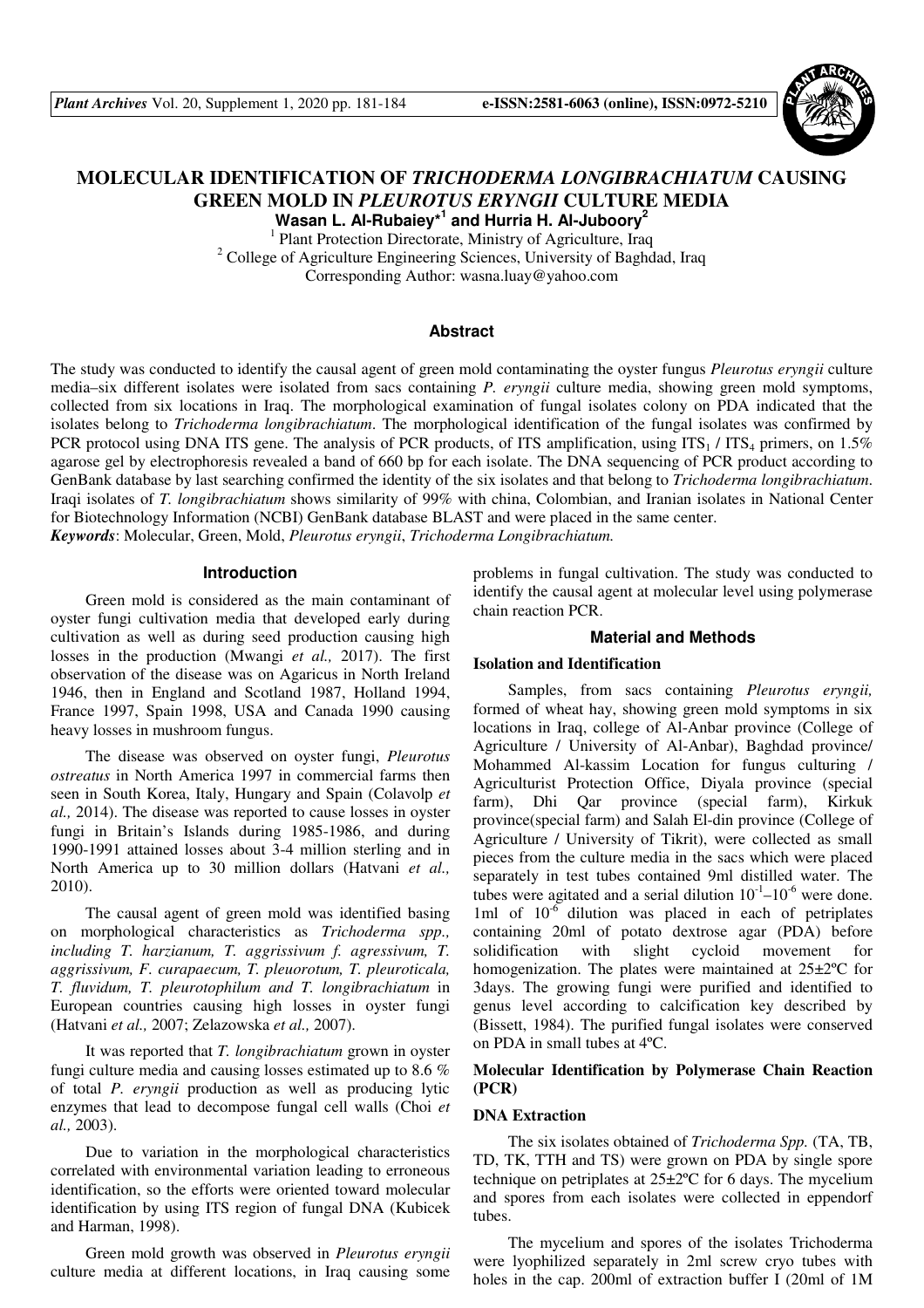Tris, 5ml NaCl, 5ml of 0.5M EDTA, 70ml Ionic distilled water and 20ml Protinase K) were added to each tube , mixed by vortex and centrifuged at 2000 rpm for 2 minutes then 90ml of supernatant were added to 10ml of extraction buffer II (5% sodium dodecyle sylfate SDS in distilled water) in eppendorf tubes and mixed by vortex. The tubes were maintained at 65ºC for one hour with agitation each 30 minutes for mixing and then centrifuged at 3500 rpm for 10 minutes. 40ml pf the supernatant were added to 100ml of absolute ethanol and centrifuged at 2000 rpm for 10 minutes. The DNA precipitation was air dried and dissolved in 100ml ionic distilled water, let at 4ºC overnight and centrifuged at 2000 rpm for 5 minutes. The supernatant was conserved at 4ºC for PCR protocol.

#### **PCR Protocol**

The DNA was cleaned up by using ultraclean gel spin purification kit from Bioneer Laboratories. Gel-Bind was added to DNA solution, and the mixture was passed through spin filter by centrifugation at 10000 xg for 30 seconds. The filtrate was discarded and 300ml of Gel-wash buffer was added to the filter and centrifuged at 10000 xg for 30 seconds. The last step was repeated and the filter was carefully transferred to 2ml clean tube. 50ml of elution buffer was added onto the center of filter and centrifuged at 10000 xg for 30 seconds. The concentration of DNA in the filtrate was determined by spectrophotometer, No-1000 Nano drop and adjusted to 5ng/ml. PCR mixture for ITS rRNA gene consisted of 12.8ml ionic distilled water, 2.5ml of 10x buffer, 2.5ml mgcl2, 0.5ml dNTP mix (10mM each), 0.8ml forward primer (10mM), 0.8ml reverse primer (<sup>5</sup> TCC TCC GCT TAT TGA TAT  $GC^3$ ), 0.1ml Tag and 5ml DNA in ice bath. The cycling parameters were, initial denaturation at 95ºC for 1 minute, denaturation at 95ºC at 20 seconds, annealing at 53ºC for 30 seconds, extension at 72ºC for 30 seconds, final extension at 72ºC for 5 minutes and hold at 10ºC.

# **DNA Analysis on Agarose Gel 1.5% by Electrophoresis**

The PCR product was analyzed in 1.5% agarose gel prepared in TBE buffer 10X. The mixture was heated by microwave for 3 minutes, then let to refrigerate. 5ml of ethidium bromide were added to gel at 45ºC and poured in gel container after inserting the comb at one side of the gel container. The gel was left at room temperature for 30-40 minutes for solidification and the comb was removed. 5ml of DNA ladder were deposited in the first well and 5ml of PCR product were deposited in the other wells. The gel container was covered and the electrophoresis was performed at 70ºC for 60 minutes. The DNA nucleotides sequencing was carried out by Korean Bioneer Company.

# **Results and Discussion**

## **Isolation and Identification of** *Trichoderma Spp.*

#### **Morphological Identification**

Six different isolates were isolated from the oyster fungi, type *Pleurotus eryngii,* culture media contaminated with green mold, these isolated were collected from different location in Iraq. The morphology of the isolates colony on PDA indicated that all the isolates were belong to *Trichoderma longibrachiatum* and assigned as, TA, TB, TD, TTH, TK and TS. The isolates growth on PDA was characterized by white color in the early stage, converted gradually to deep green associated with slight yellowing within three days, after formation of conidia spores (Figure 1). It was reported that *T. longibrachiatum* can grow at the wide range of temperature reached to 40ºC and with PH between 2-9 and able to use amino acids like, ornithine, glutamic acids, glutamine, aspartic acid, L-asparagine as carbon and nitrogen sources (Antal *et al.,* 2005). The fungus was reported to form branched conidiophores, straight or curved with short lateral branches (Ashfaqu *et al.,* 2015; Samules *et al.,* 2012; Ranga rani *et al.*, 2017 and Prameeladevi *et al.,* 2018)

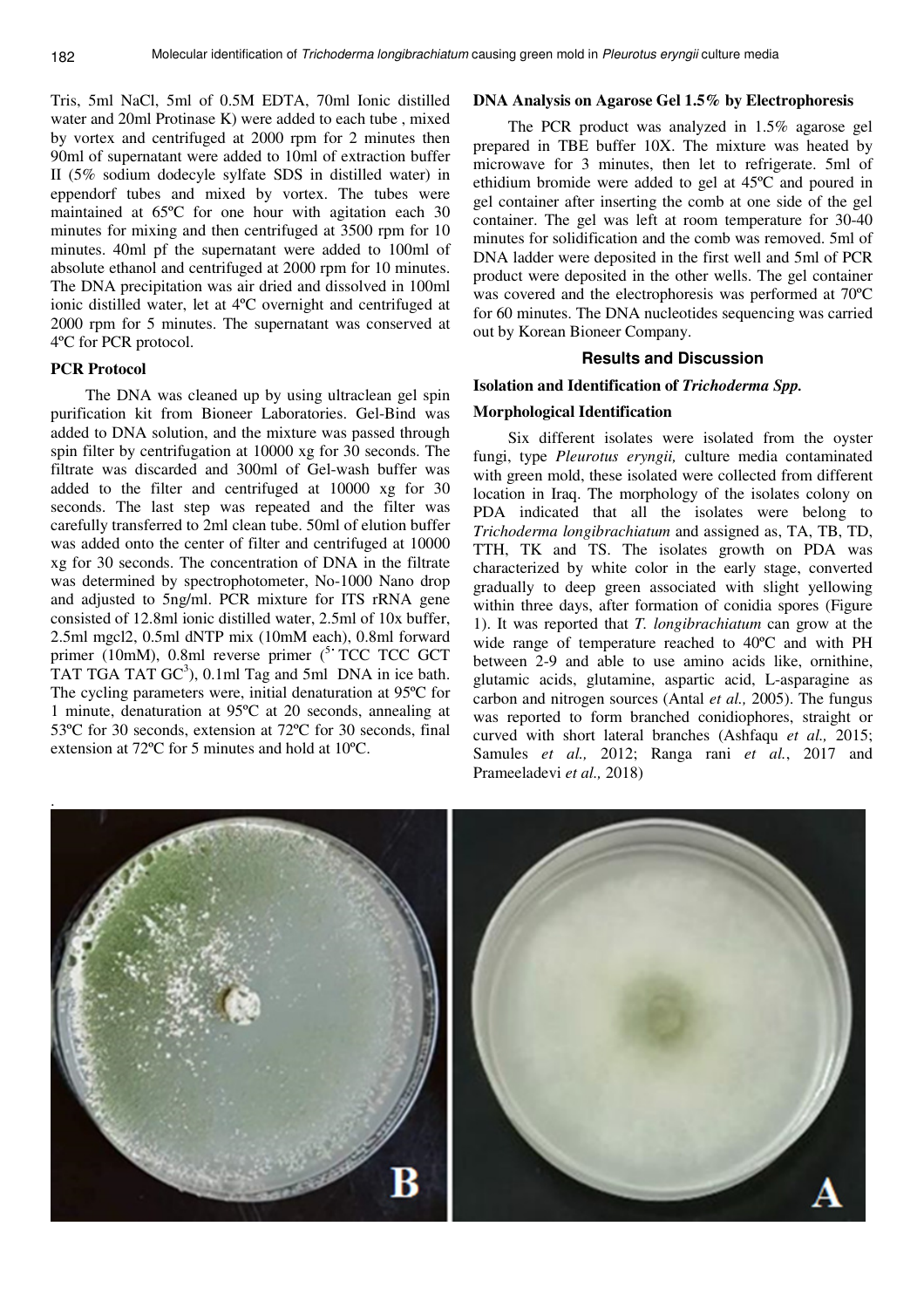

**Fig. 1 :** *Trichoderma longobrachiatum* colonies on PDA A: Early stage B: After sporulation C: conidospores D:conidophore E: short lateral branches

#### **Molecular Identification**

The morphological identification of *T. longibrachiatum* was confirmed by PCR protocol, using ITS gene of DNA. The analysis of PCR products of ITS amplification using the primers  $ITS<sub>1</sub>/ITS<sub>4</sub>$ , by electrophoresis on 1.5% agarose gel showed  $\alpha$  band of 660bp for each isolates (Figure 2). Similar results were obtained by shahid *et al.* (2013), using the same DNA gene of *T. longibrachiatum* for amplification.

### **DNA Sequencing**

 According to the search in GenBank database BLAST, DNA nucleotides sequencing of PCR products of *T. longibranchiatum* isolates were found to confirm the identity of all isolates belong to *T. longibrachiatum* and showed similarity of 99% with the fungal isolates in the National Center for Biotechnology Information (NCBI) and saved in the GenBank and deposited in the GenBank under Accession Number (Figure 3) .

#### **Figure 3**- Iraqi isolates Accession Number

| <b>Accession Number</b> | place of collection | <b>Isolates</b> |
|-------------------------|---------------------|-----------------|
| MK933755                | Al-Anbar            | <b>TA</b>       |
| MK933743                | Diyala              | <b>TD</b>       |
| MK933745                | Baghdad             | TB              |
| MK933747                | Dhi Qar             | <b>TTH</b>      |
| MK933749                | Kirkuk              | TK              |
| MK933753                | Salah El-din        | TS              |

 It was found that the nucleotides sequence of a region designated by megax program in neighbor – joining trees and compared with some isolates of *T. longibrachiatum* in NCBI GenBank, that Iraqi isolates of *T. longibrachiatum* showed 99% similarity with Chinese, Colombian and Iranian isolates of *T. longibrachiatum* and placed in one group (Fig. 4).



**Fig. 2 :** Agarose gel (1.5%) electrophoresis showing PCR amplified products of ITS rDNA gene of *Trichoderma longibrachiatum* isolates